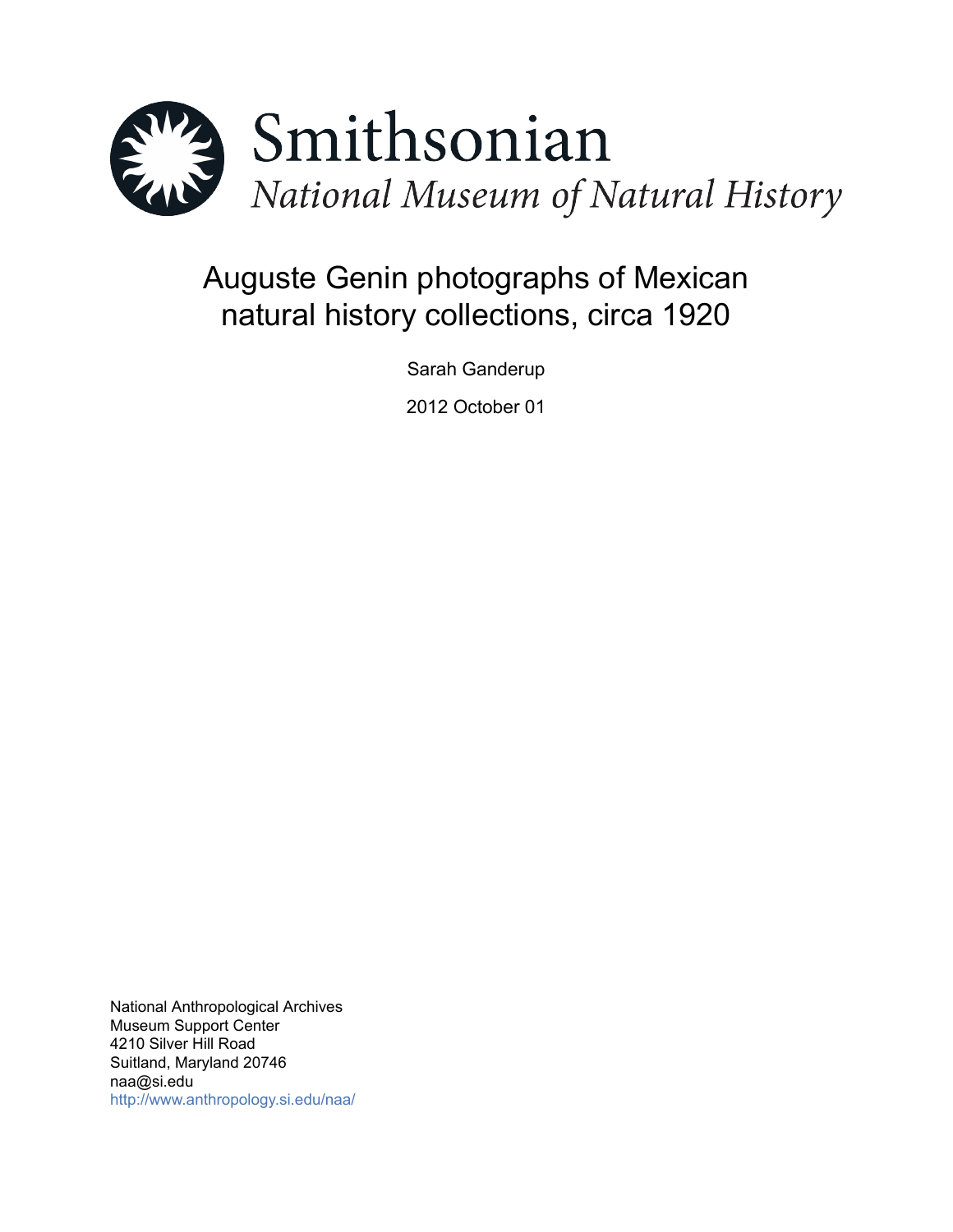## **Table of Contents**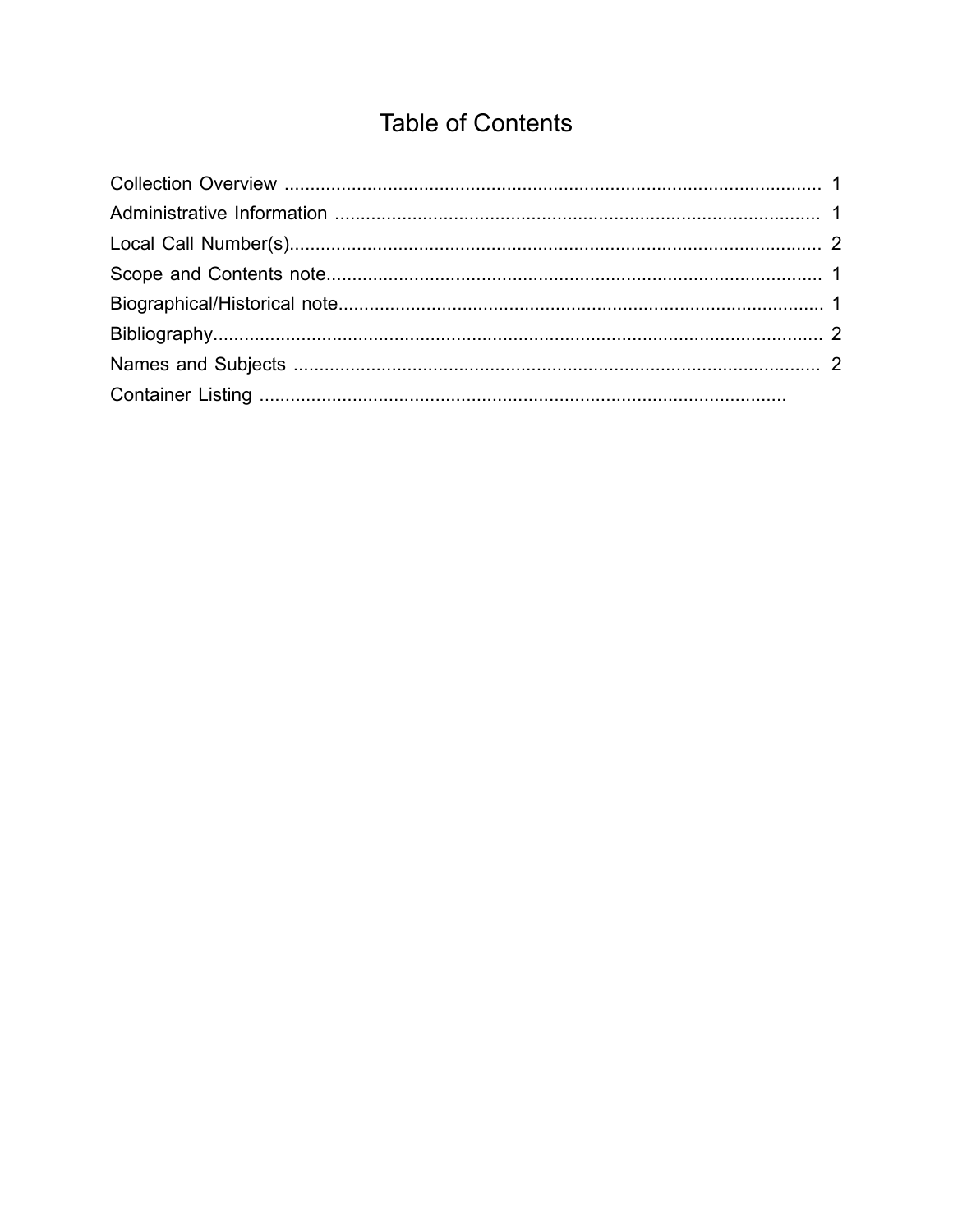| <b>Repository:</b> | National Anthropological Archives                                |
|--------------------|------------------------------------------------------------------|
| Title:             | Auguste Genin photographs of Mexican natural history collections |
| Date:              | circa 1920                                                       |
| Identifier:        | NAA.PhotoLot.86-25B                                              |
| Creator:           | Génin, Auguste, 1862-1931                                        |
| Extent:            | 37 Mounted prints (Album :; silver gelatin)                      |
| Language:          | Undetermined.                                                    |

## <span id="page-2-0"></span>**Collection Overview**

## <span id="page-2-1"></span>**Administrative Information**

#### Provenance

The album was probably donated by Auguste Genin to the United States National Museum, circa 1920 or 1941, and cataloged in the Smithsonian Institution Office Library. It was probably transferred from the library to the National Anthropological Archives, circa 1986.

#### Location of Other Archival Materials

Digital surrogates for most of the photographs can be found in the National Anthropological Archives in MS 4523, a duplicate album sent to the Bureau of American Ethnology.

#### Preferred Citation

Photo Lot 86-25B, Auguste Genin photographs of Mexican natural history collections, National Anthropological Archives, Smithsonian Institution

#### **Restrictions**

The collection is open for research.

Access to the collection requires an appointment.

#### Conditions Governing Use

Contact the repository for terms of use.

## <span id="page-2-3"></span>**Biographical Note**

Auguste Genin (1862-1931) was a a Franco-Mexican writer, poet, photographer, ethnologist. He was a resident of Mexico and director of the Mexican National Company of Dynamite and Explosives.

## <span id="page-2-2"></span>**Scope and Contents**

Photographs relating to a Mexican natural history collection, including archeological, ethnographic, physical, entomological, ornithological, conchological, and paleontological collections. The photographs are mounted in an album entitled "Collections de Auguste Genin," where they are divided according to discipline and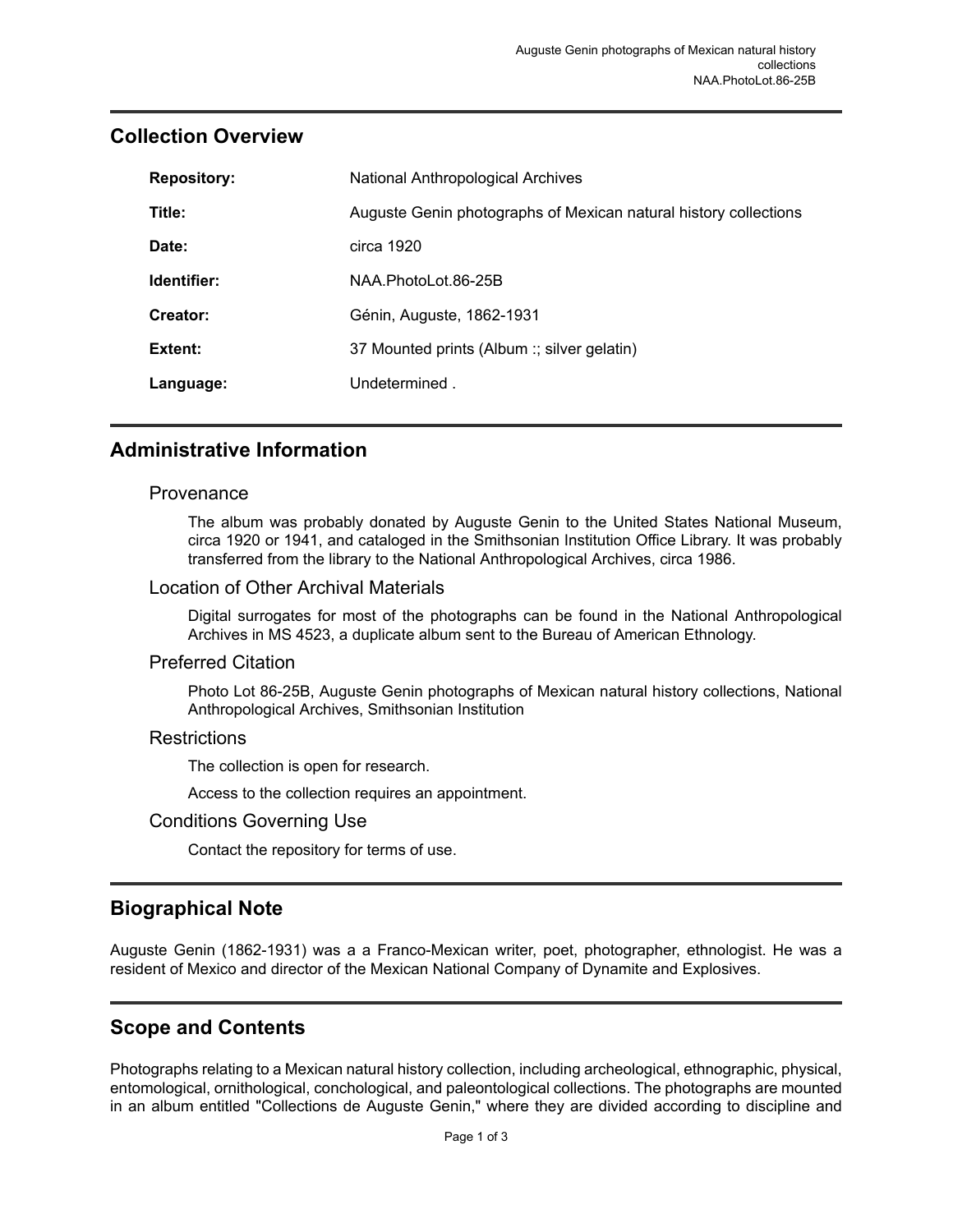have accompanying typewritten descriptions by Genin. There are images of Huichol peoples; a diorite yoke from Jalapa; Aztec, Zapotec, Matlatlzinca, Huichol, and Tarahumara arms, tools, urns, vases, and idols; statuettes from Nayarit and statuettes of musicians and musical instruments; a wooden instrument from Hidalgo; ancient and modern musical instruments; terra cotta Spanish objects; coins and medals; skulls from Guerrero and the Valley of Mexico; a shell collection; and mastodon bones.

## <span id="page-3-1"></span>Bibliography

Photographs published in Auguste Genin, "Notes on the Dances, Music, and Songs of the Ancient and Modern Mexicans," Annual Report of the Smithsonian Institution, 1920.

## <span id="page-3-0"></span>Local Call Number(s)

NAA Photo Lot 86-25B

## <span id="page-3-2"></span>Names and Subject Terms

This collection is indexed in the online catalog of the Smithsonian Institution under the following terms:

Subjects:

Aztec (archaeological culture) Entomology Indians of Mexico **Matlatzinca Mexicans Mollusks** Music -- Mexico Musical instruments **Numismatics Ornithology** Paleontology Rarámuri (Tarahumara) Wixarika (Huichol) Zapotec

Cultures:

Aztec (archaeological culture) Indians of Mexico **Matlatzinca Mexicans** Rarámuri (Tarahumara) Wixarika (Huichol) Zapotec

Types of Materials:

Photographs

#### Places:

Mexico